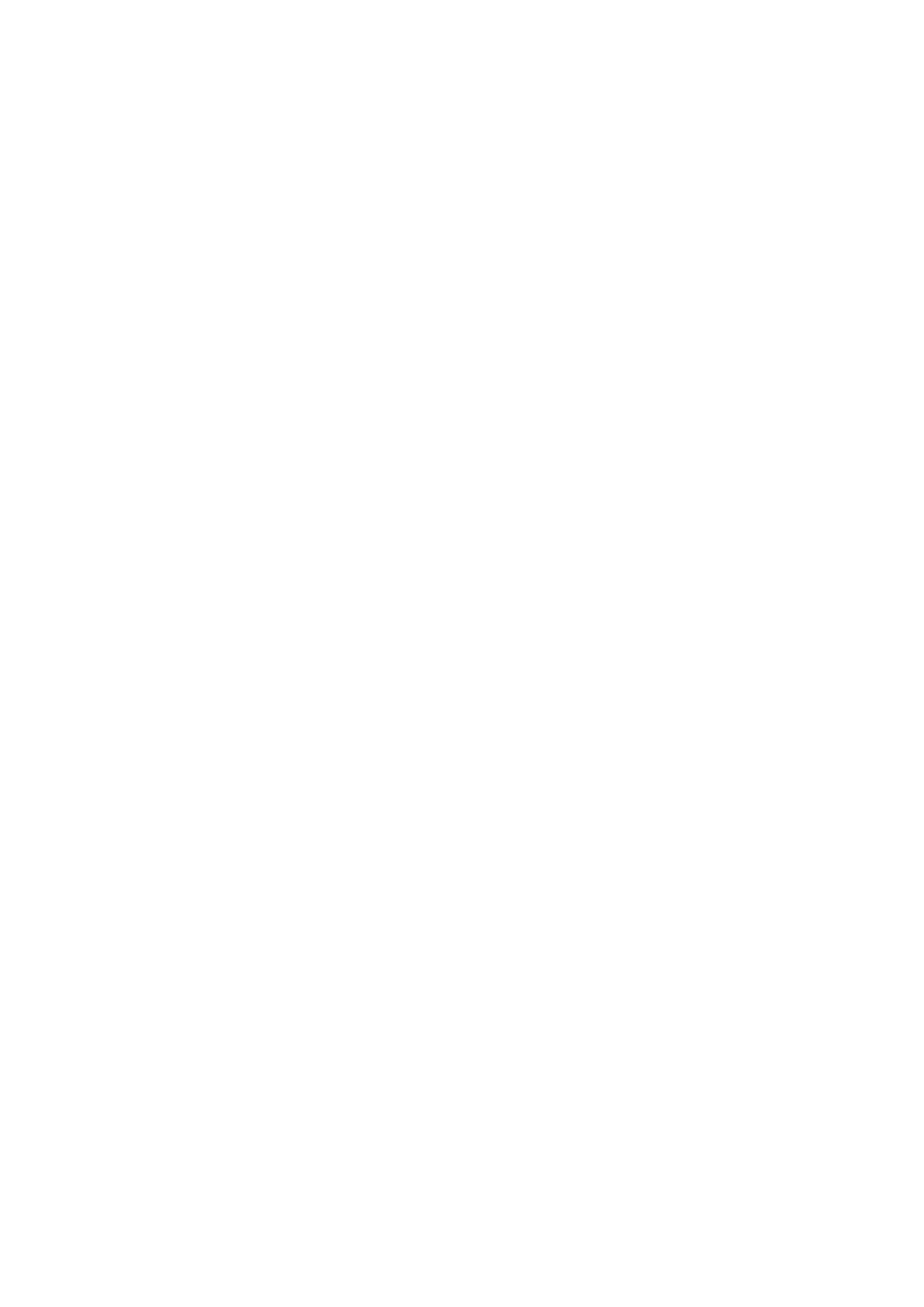# **Contents**

| 1. |                                                                            |                                                         |  |  |
|----|----------------------------------------------------------------------------|---------------------------------------------------------|--|--|
|    | 1.1                                                                        |                                                         |  |  |
|    | 1.2                                                                        |                                                         |  |  |
|    |                                                                            |                                                         |  |  |
|    |                                                                            |                                                         |  |  |
|    |                                                                            |                                                         |  |  |
|    | 1.3                                                                        |                                                         |  |  |
|    |                                                                            |                                                         |  |  |
|    |                                                                            |                                                         |  |  |
|    |                                                                            | 1.3.3 Payment Clearing House (PCH) system operators 381 |  |  |
| 2. |                                                                            |                                                         |  |  |
|    | 2.1                                                                        |                                                         |  |  |
|    | 2.2                                                                        |                                                         |  |  |
|    |                                                                            |                                                         |  |  |
|    |                                                                            |                                                         |  |  |
|    |                                                                            |                                                         |  |  |
| 3. |                                                                            |                                                         |  |  |
|    | 3.1                                                                        |                                                         |  |  |
|    | 3.2                                                                        |                                                         |  |  |
|    | 3.3                                                                        |                                                         |  |  |
|    | 3.4                                                                        |                                                         |  |  |
|    | 3.5                                                                        |                                                         |  |  |
|    | 3.6                                                                        |                                                         |  |  |
|    | 3.7                                                                        |                                                         |  |  |
| 4. | Systems for post-trade processing, clearing and securities settlement  389 |                                                         |  |  |
|    | 4.1                                                                        |                                                         |  |  |
|    | 4.2                                                                        |                                                         |  |  |
|    |                                                                            |                                                         |  |  |
|    |                                                                            |                                                         |  |  |
|    |                                                                            |                                                         |  |  |
|    |                                                                            |                                                         |  |  |
|    |                                                                            |                                                         |  |  |
|    |                                                                            |                                                         |  |  |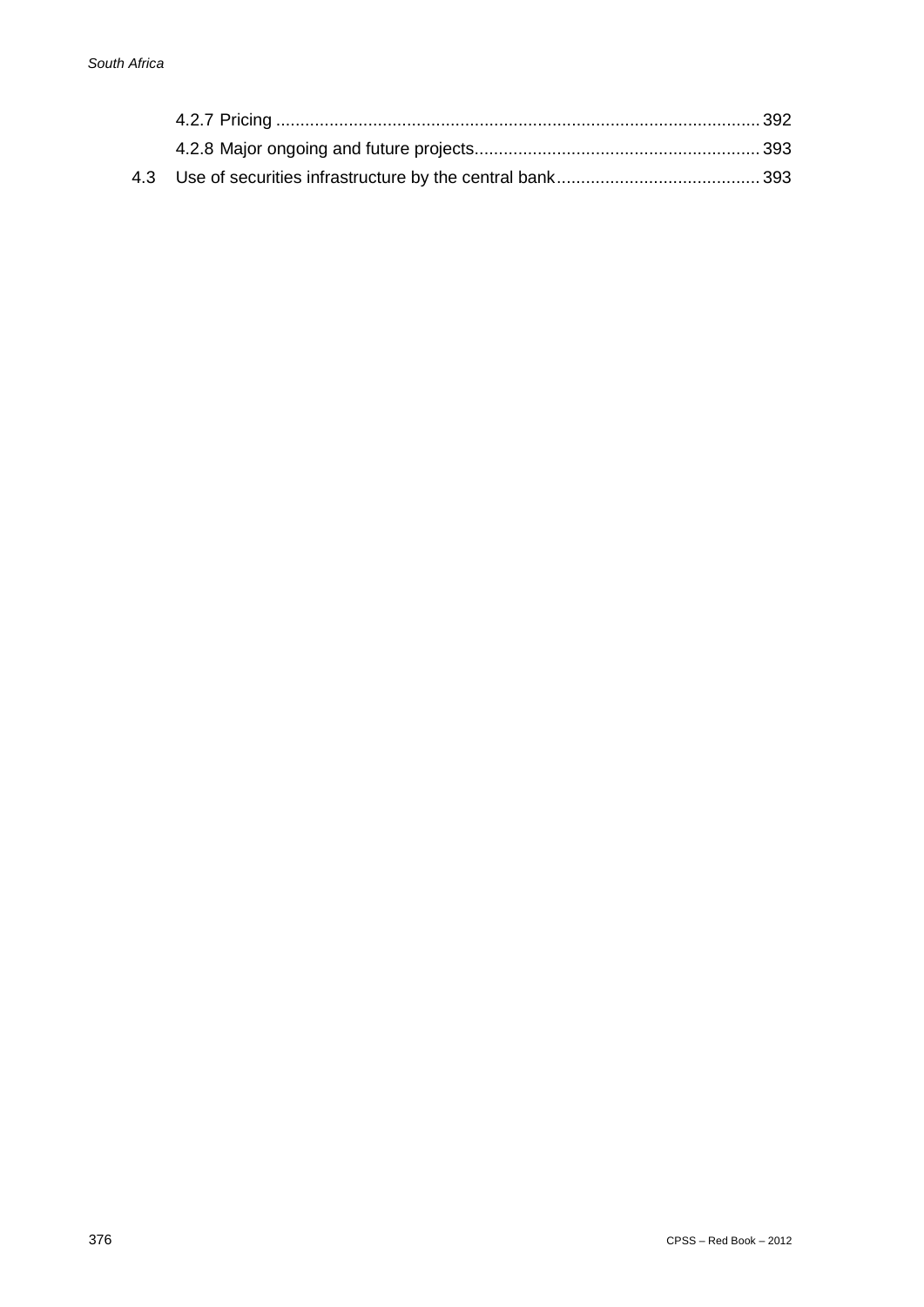# **List of abbreviations**

| <b>ATM</b>      | automated teller machine                                            |
|-----------------|---------------------------------------------------------------------|
| <b>BIS</b>      | <b>Bank for International Settlements</b>                           |
| <b>BSD</b>      | <b>Banking Supervision Department</b>                               |
| <b>CLS</b>      | <b>Continuous Linked Settlement</b>                                 |
| <b>CPSS</b>     | <b>Committee on Payment and Settlement Systems</b>                  |
| <b>CSD</b>      | central securities depository                                       |
| <b>DVP</b>      | delivery versus payment                                             |
| <b>EFT</b>      | electronic funds transfer                                           |
| <b>EFTPOS</b>   | electronic funds transfer at the point of sale                      |
| <b>FSB</b>      | <b>Financial Services Board</b>                                     |
| <b>IOSCO</b>    | International Organization of Securities Commissions                |
| <b>JSE</b>      | Johannesburg Stock Exchange (JSE Ltd)                               |
| <b>NPS</b>      | national payment system                                             |
| NPS Act         | National Payment System Act, 1998 (Act No 78 of 1998)               |
| <b>PASA</b>     | Payments Association of South Africa                                |
| <b>PCH</b>      | <b>Payment Clearing House</b>                                       |
| <b>RTC</b>      | <b>Real Time Clearing</b>                                           |
| <b>RTGS</b>     | real-time gross settlement                                          |
| <b>SAFIRES</b>  | South African Financial Instruments Real-Time Electronic Settlement |
| <b>SAFE</b>     | <b>SAFIRES Front End</b>                                            |
| <b>SAMOS</b>    | South African Multiple Option Settlement                            |
| <b>SARB</b>     | South African Reserve Bank                                          |
| <b>SARB Act</b> | South African Reserve Bank Act, 1989 (Act No 90 of 1989)            |
| <b>SFIDVP</b>   | simultaneous, final and irrevocable delivery versus payment         |
| <b>SSD</b>      | self-service device                                                 |
| <b>SST</b>      | self-service terminal                                               |
| <b>SWIFT</b>    | Society for Worldwide Interbank Financial Telecommunication         |
| <b>ZAR</b>      | South African rand                                                  |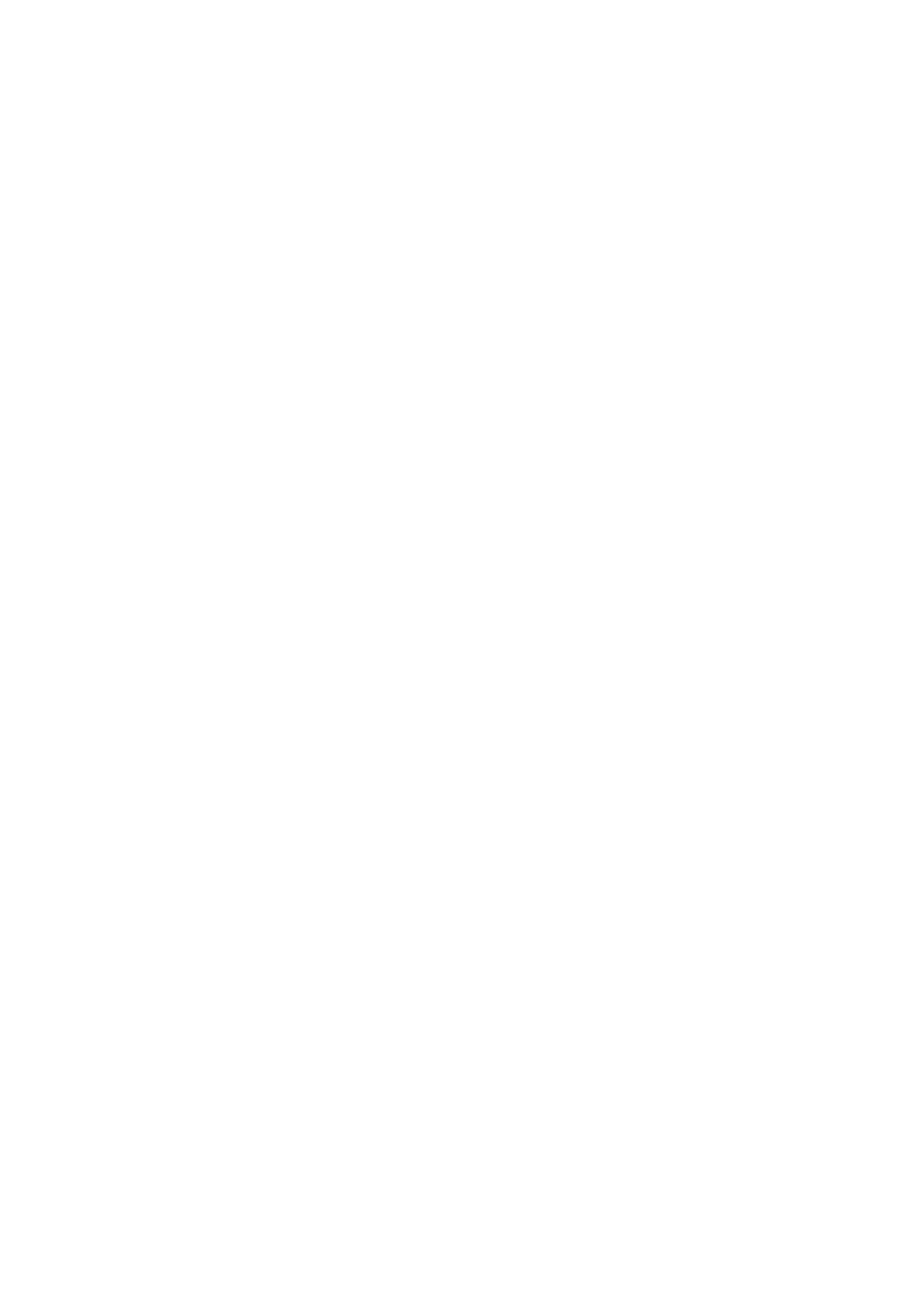# **Introduction**

South Africa, like many African countries, has varying requirements for payment systems and payment instruments. In urban areas, sophisticated first-world electronic facilities and instruments are demanded, while in remote rural areas, the predominant requirement is cash-based. This is reflected in the physical payment system infrastructure implemented throughout the country.

Over the past few decades, the South African national payment system (NPS) has developed steadily. In 1998, the South African Reserve Bank (SARB) introduced a more sophisticated settlement system called South African Multiple Option Settlement (SAMOS).

SAMOS, designed for large-value interbank transactions, was developed to bring domestic interbank settlement practices in line with international best practice and signalled the start of a new era for payment practices in South Africa.

# **1. Institutional aspects**

## **1.1 The general institutional framework**

The role and responsibilities of the SARB in the domestic payment system are governed by the South African Reserve Bank Act, 1989 (Act No 90 of 1989 – the SARB Act). The SARB is empowered to "perform such functions, implement such rules and procedures and, in general, take such steps as may be necessary to establish, conduct, monitor, regulate and supervise payment, clearing and settlement systems".

The SARB ensures the overall effectiveness and integrity of the NPS and has thus been given the power to govern the entire payment process, from the moment that the payer initiates a payment until the beneficiary receives the money.

The SARB, together with the banking industry, drafted legislation for the participants in the NPS, and in October 1998 the National Payment System Act, 1998 (Act No 78 of 1998 – the NPS Act) was promulgated. The purpose of the NPS Act is to "provide for the management, administration, operation, regulation and supervision of the payment, clearing and settlement systems in the Republic of South Africa, and to provide for connected matters".

The SARB oversees the safety and efficiency of the payment system pursuant to the NPS Act. In terms of regulation, the SARB may issue directives and position papers. Directives contain binding rules to address payment system risks, while position papers contain guidelines to address payment system risks and foster sound practices within the payment system.

## **1.2 The role of the central bank**

One of the roles of the SARB is to provide banking services to the central government, although this function has been scaled down since the government began holding cash balances with other banks. The SARB does not provide banking services to provincial governments, local authorities or state enterprises.

The SARB is, however, responsible for the movement of government balances to, from and between other banks. Such movements have an effect on banks' cash holdings and therefore serve as a convenient additional instrument for managing banks' liquidity.

As part of its role as "banker to banks", the SARB acts as custodian of the cash reserves that banks are legally required to hold or prefer to hold voluntarily with the SARB. The SARB has the authority to change banks' minimum cash reserve requirements and can use such adjustments to influence bank liquidity and the amount of money in circulation.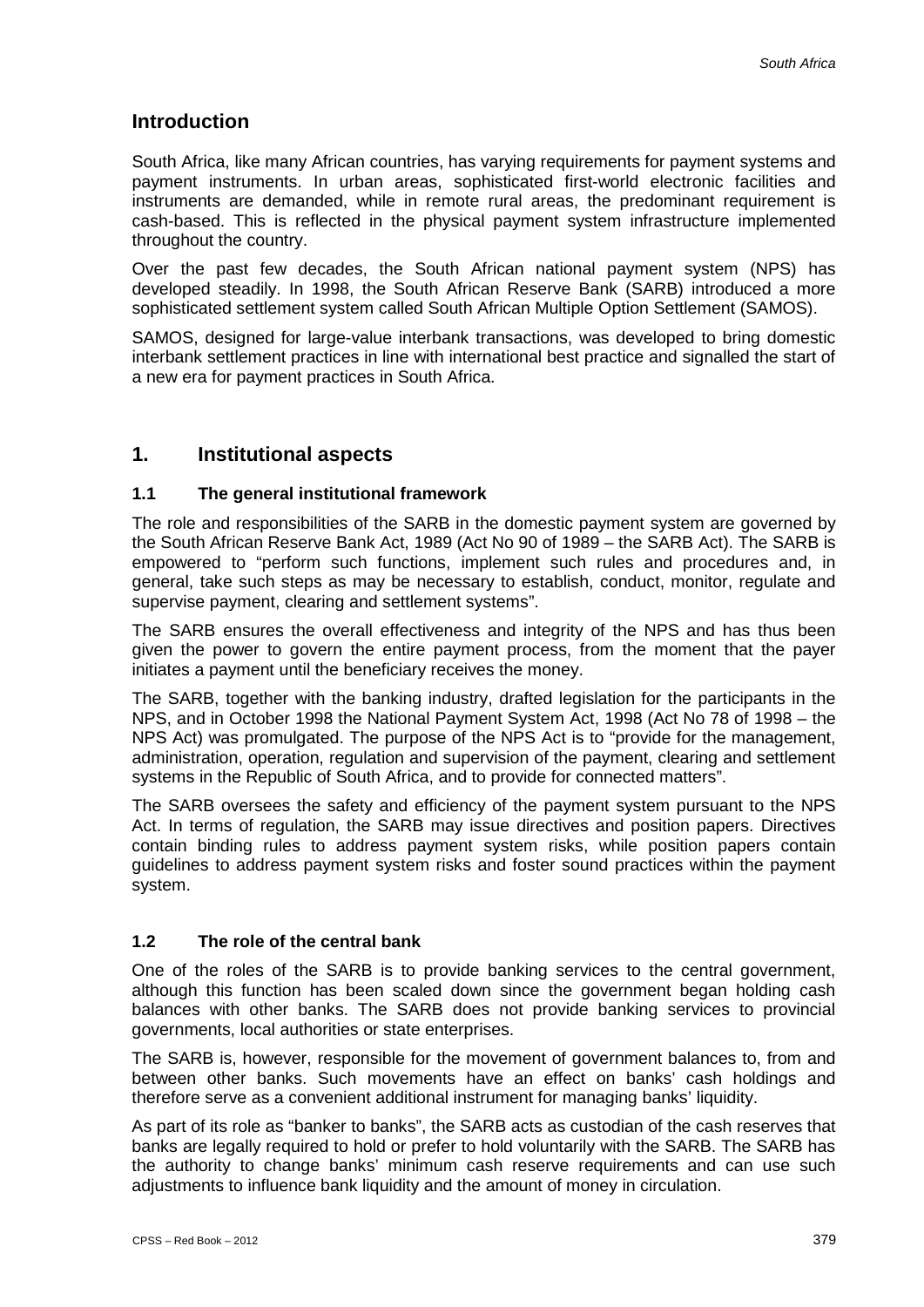The SARB provides liquidity to banks during periods of temporary shortages of cash, ie it acts as "lender of last resort".

The SARB also provides banks with liquidity by lending against reserved collateral to facilitate the funding of settlement instructions in SAMOS.

# *1.2.1 Oversight*

The intensity of oversight is proportionate to the systemic or system-wide risks posed by a payment system. The South African oversight model has been aligned, developed and refined to cater for the domestic payment system, and at the same time adheres to international best practice.

The scope of the South African oversight function includes banks and non-bank participants. Developments in the area of payment products, notably innovations such as mobile banking and electronic money, are also carefully monitored. Oversight thus keeps track of both traditional providers of payment products in the South African market and newcomers.

Through continuous monitoring, performance statistics, risk management reports and specific compliance requirements, participants are monitored and analysed for exceptions or problems.

## *1.2.2 Provision of payment and settlement services*

The only assets used to settle interbank obligations by payment system participants are central bank money in the form of either cash or the passing of entries across the books of the SARB. The SAMOS system is a subset of the general ledger of the SARB and any entries passed are final and irrevocable under the NPS Act.

SAMOS has a high degree of security, operational reliability and contingency arrangements in place. Security policies include the security and network architecture. The security solutions are maintained and upgraded as the technology changes and international, national and industry standards are raised.

On the operational level, service levels and the accompanying service level agreements are matched to the changes required.

SAMOS is the only settlement system in South Africa and is owned and operated by the SARB.

## *1.2.3 Cooperation with other institutions*

The SARB is a member of various committees at the Bank for International Settlements (BIS), including the Committee on Payment and Settlement Systems (CPSS). The SARB is represented in numerous BIS working groups.

The SARB also has formal relationships with and participates in various projects and initiatives with other international institutions, such as the World Bank and the International Monetary Fund.

There has been ongoing cooperation and interaction with the Continuous Linked Settlement (CLS) Bank since the inclusion of the South African rand (ZAR) in the CLS system.

Close cooperation is maintained with the Banking Supervision Department (BSD) of the SARB as payments are primarily made from funds on deposit.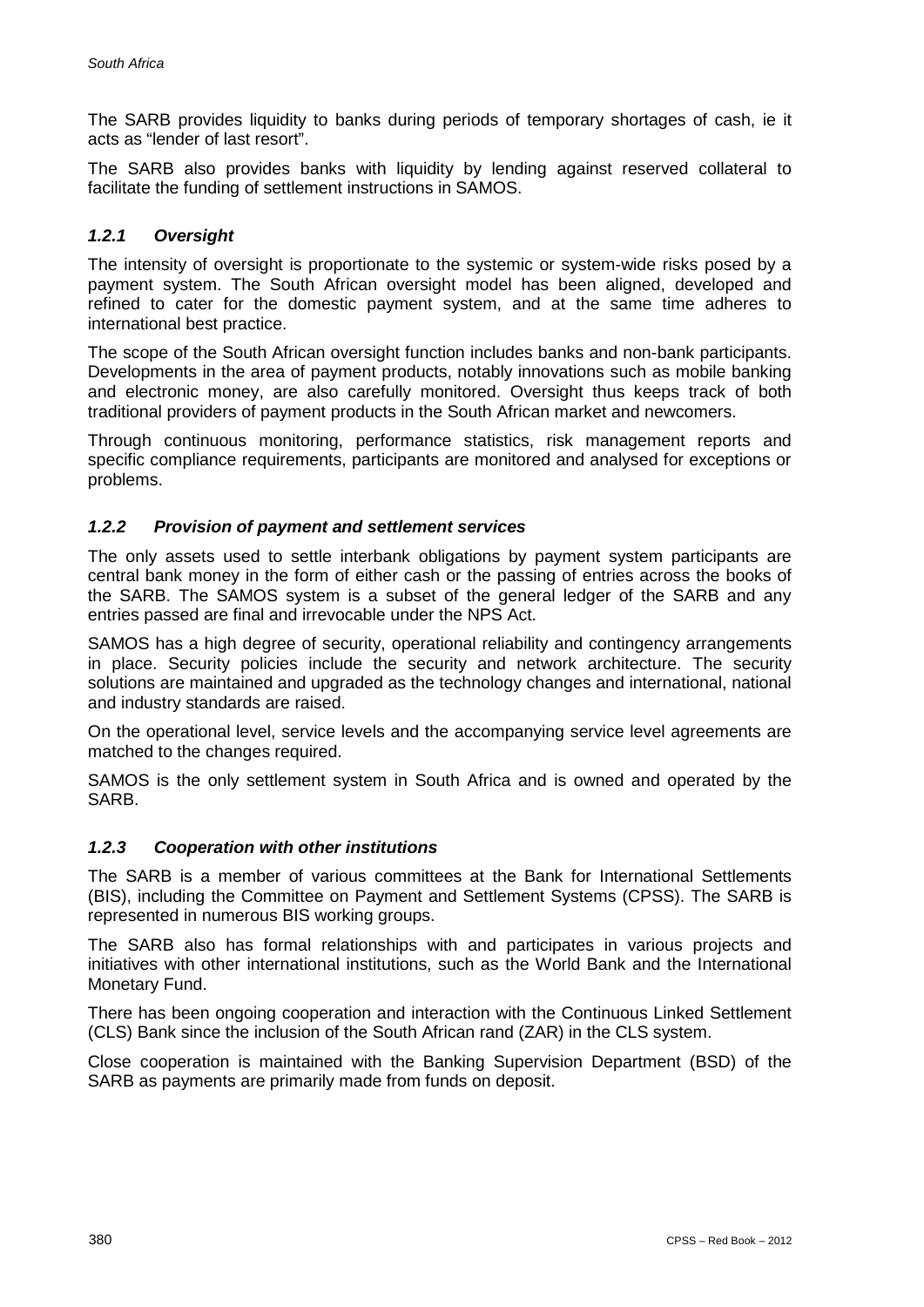# **1.3 The role of other private and public sector bodies**

## *1.3.1 Banks*

Banks issue various payment instruments to their customers to effect transactions including, among other things, financial market transactions as well as day-to-day purchases of goods and services.

Banks' business customers do not have direct access to the clearing and settlement networks and therefore have to utilise the payment networks of participating banks.

Systems and communication mechanisms are put in place by commercial banks to provide their customers with payment facilities and channels, including automated teller machines (ATMs), internet banking facilities, branch networks and payment instruments. The banking industry has been encouraged to develop payment instruments and systems that include electronic funds transfer (EFT) mechanisms, debit orders, debit cards and credit cards.

Commercial banks respond to their customers' requirements by providing robust, fit-forpurpose payment instruments that adhere to international best practice. Innovation, access, security and safety are important features taken into account in developing payment instruments.

# *1.3.2 Payments Association of South Africa*

Under the NPS Act, the SARB may recognise a payment system management body established with the object of organising, managing and regulating the participation of its members in the payment system. The Payments Association of South Africa (PASA) is recognised by the SARB in this regard.

PASA manages the conduct of its members in all matters relating to payment instructions. One of the main responsibilities of PASA is to support the SARB in its role as overseer of the payment system by ensuring compliance by its members and, where necessary, imposing penalties and sanctions.

## *1.3.3 Payment Clearing House (PCH) system operators*

The PCH system operators are BankservAfrica, Strate Limited, Visa and MasterCard.

#### *1.3.3.1 BankservAfrica*

BankservAfrica is the system operator responsible for clearing interbank obligations stemming from the retail payments environment.

BankservAfrica is owned by the South African clearing and settlement banks, and provides interbank electronic transaction switching services to the banking sector. Retail payment transactions include EFTs, cheques, and card, internet and ATM transactions.

Payment instructions arising from retail transactions are sent to BankservAfrica through the various payment streams and networks for clearing. At BankservAfrica the payment instructions are sorted and the interbank obligations of the participants calculated. At predetermined times, the interbank obligations are submitted to SAMOS for settlement. No multilateral netting takes place within the clearing system or within SAMOS.

#### *1.3.3.2 Strate Limited*

Strate Limited (Strate) is responsible for the settlement of securities in South Africa. Equities, bonds and money market instruments are bought and sold through the stock exchange or in direct transactions between buyers and sellers. Strate then determines the interbank payment obligations arising from these transactions, which are then settled in SAMOS.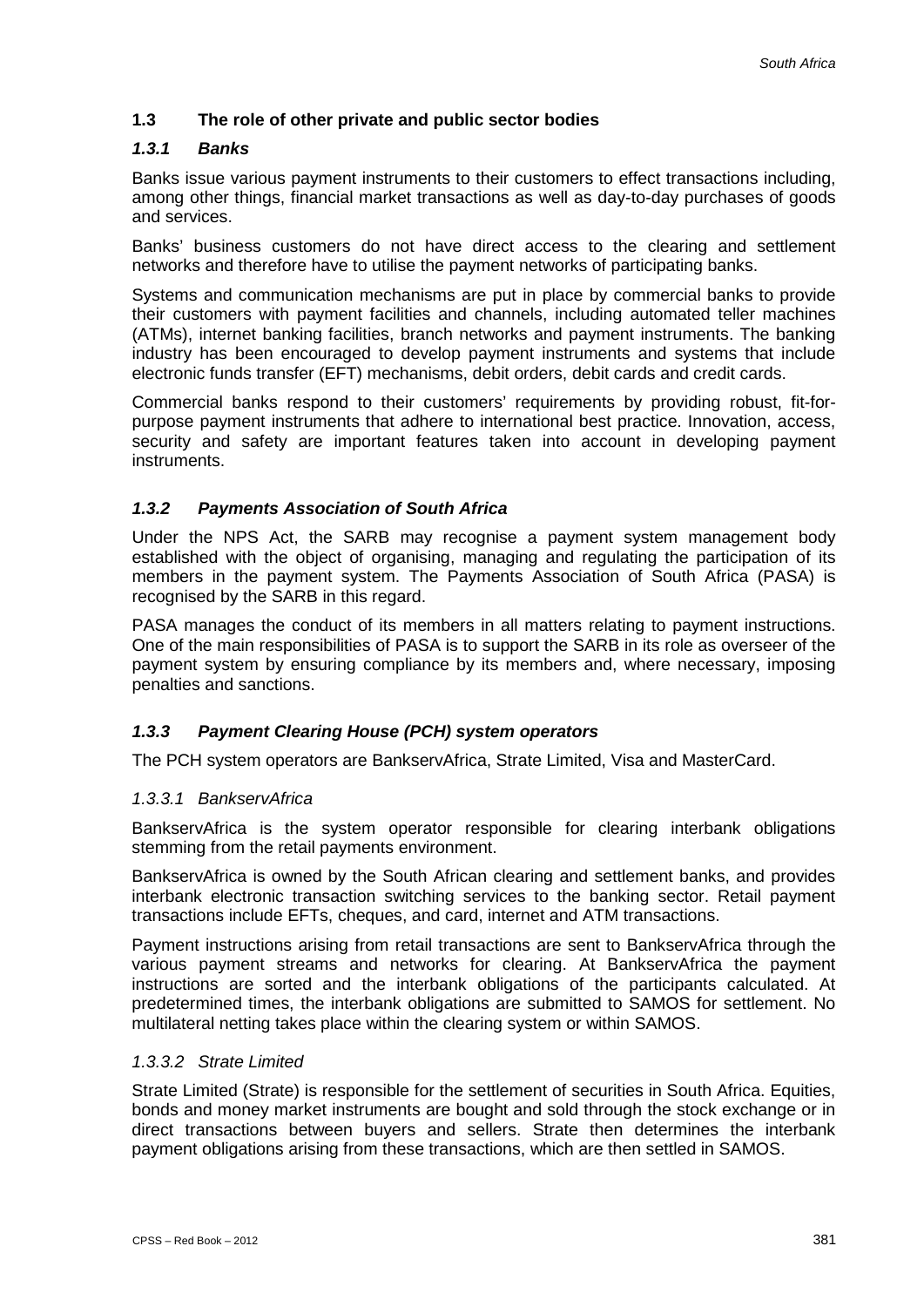# *1.3.3.3 Visa and MasterCard*

Cards issued by South African banks are affiliated to international payment schemes such as Visa and MasterCard. Depending on card issuer preferences as well as the nature of the transactions, these transactions are cleared and settled by the relevant payment schemes.

# **2. Payment media used by non-banks**

# **2.1 Cash payments**

The SARB has the sole right to produce, issue and destroy banknotes and coins in South Africa. The SA Mint Company and the SA Bank Note Company, both subsidiaries of the SARB, are responsible for the minting of coins and printing of banknotes, respectively.

There are five denominations of notes (R10, R20, R50, R100 and R200) and seven denominations of coin (5c, 10c, 20c, 50c, R1, R2 and R5) currently in circulation.

Notes and coin in circulation in South Africa as at the end of December 2006 and December 2010 amounted to R63.6 billion and R82.5 billion, respectively.

The demand for banknotes and coin is determined by the general public. Banknotes are used and accepted as a means of payment because the public trust that they will in turn be able to purchase goods and services to the face value of the banknotes.

The potential supply of banknotes and coin to the public, however, is limited by banks to the extent that the public is only permitted to withdraw cash held as deposits or draw cash against prearranged credit facilities. The SARB is responsible for the wholesale distribution of banknotes and coin, whereas banks distribute banknotes and coin to their branch offices to ensure availability to the public.

Although it is difficult to estimate the value of cash payments, a recent study of consumer spending at major retail institutions in South Africa indicated that cash is still the most prevalent means of payment, accounting for 55% of all transactions by value (88% by volume).

# **2.2 Non-cash payments**

## *2.2.1 Non-cash payment instruments*

Various non-cash payment instruments are issued by banks to enable transactions such as the purchase of goods and services, transfer of funds, etc.

All transactions emanating from the use of these instruments (retail transactions) are cleared at BankservAfrica and settled in SAMOS.

Outlined below are some of the payment instruments used within the South African payment industry.

# *2.2.1.1 EFT credit*

EFT credit transactions originate when a customer instructs their bank via various channels, eg electronic file generation, internet, mobile phone, etc, to make an electronic payment to a third party, accepting that such payment will be made that day or on a future date. Payment is only effected once the customer has been authenticated by the bank and sufficient funds are available.

Subsequent to routing of the payment instructions to the relevant banks, the gross interbank obligations resulting from the cleared transactions are calculated and communicated to the SARB for settlement by the participating banks.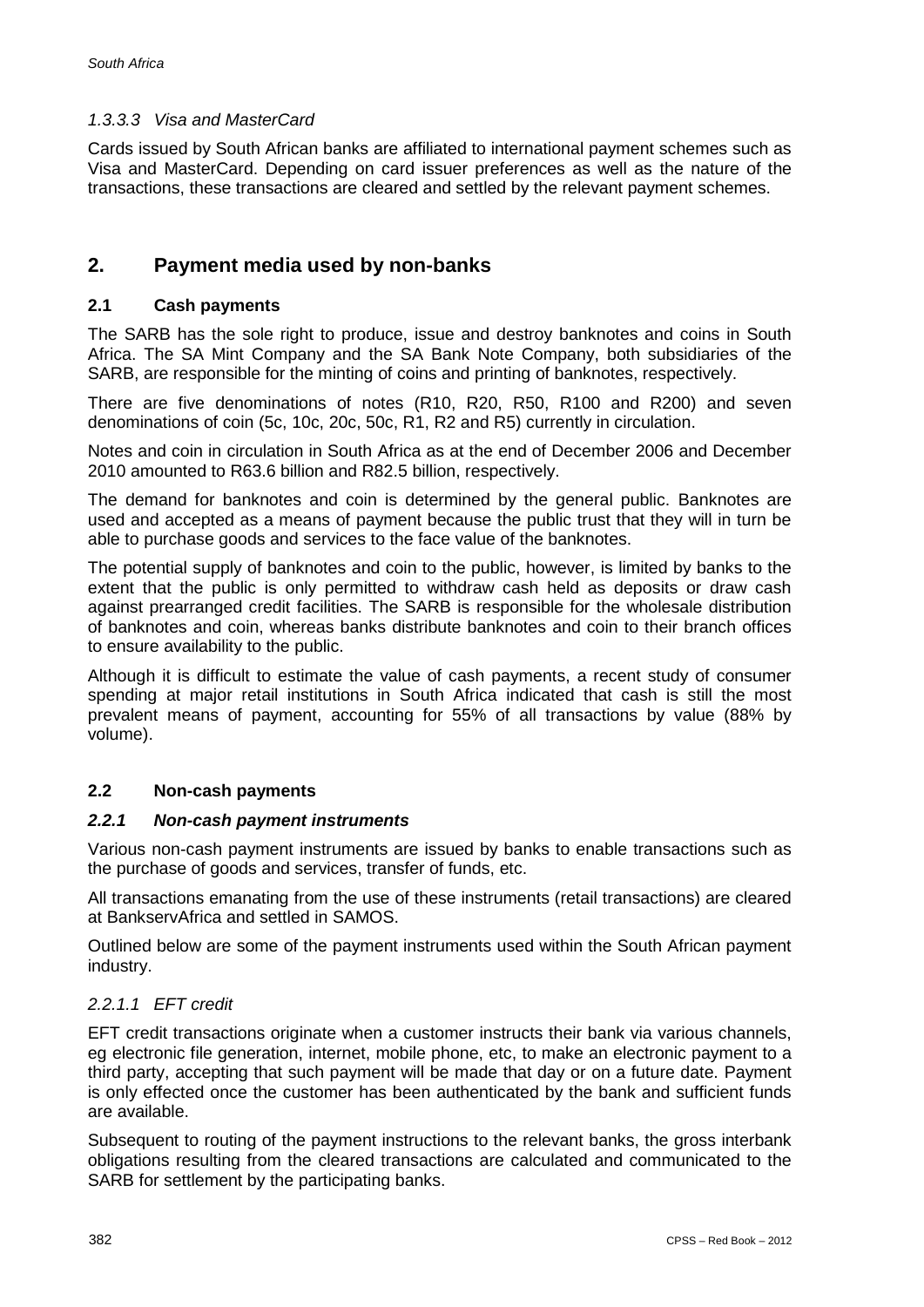EFT credit payments are widely used by employers to pay salaries and are increasingly being used by retail customers in place of cheques.

The risk emanating from EFT credit transactions is lower since the transactions are "creditpush" in nature, ie the payer initiates the payment.

EFT credits are the most commonly used payment instruments in South Africa and have increased substantially over the years. EFT credits comprise approximately 70% of all retail payments settled in SAMOS.

The value of EFT credit transactions settled in SAMOS increased from approximately R3 trillion in 2006 to R4.8 trillion in 2010, or by 58%.

#### *Real Time Clearing (RTC)*

When utilising internet banking, customers have the option to expedite payments by selecting the RTC payment stream instead of the standard EFT credit. This payment stream was developed to provide increased transaction speed and convenience to customers. Once the customer is verified, and funds permitting, the transfer is effected, the payment instruction is immediately processed and the payee credited within 60 seconds.

The RTC payment option was introduced in 2007. The value of RTC payments settled in SAMOS in 2010 amounted to R38.7 billion.

#### *2.2.1.2 EFT debit*

EFT debits are used to collect monthly premiums on insurance policies, mortgage and hire purchase payments, medical aid subscriptions, etc. They provide the payer with a cheap and very convenient means of making recurring payments.

EFT debits provide a facility whereby a beneficiary can collect money from a payer's bank account provided that they have been given either a written or recorded voice mandate to do so.

The value of EFT debit transactions settled in SAMOS in 2006 amounted to R322 billion and increased by 78% to R574 billion in 2010.

#### *2.2.1.3 Cheques*

The current view in South Africa regarding cheques is that they are outdated, expensive to process and vulnerable to fraud. Electronic payments are viewed as safer, technologically more advanced and more cost-effective.

However, there would appear to be a number of companies that still prefer to pay by cheque, because the delay in clearing allows for cash float management, and the cleared and processed cheques present irrefutable proof of payment.

It is thus very difficult for a client-centric business like banking to summarily stop providing cheques as a payment instrument. The challenge will be for the industry to wean its remaining cheque-using customers off cheques by persuading them to use the alternatives.

The value of cheques settled in SAMOS in 2006 was close to R1.4 trillion and decreased by 39% to R838 billion in 2010.

#### *2.2.1.4 Cards*

Cards are the fastest-growing global non-cash payment instrument, and in recent years have been pivotal to the growth of retail financial services. As a means of payment, cards are the primary alternative to cash and cheques, offering convenience for consumers and merchants alike, making the payment system more efficient and secure.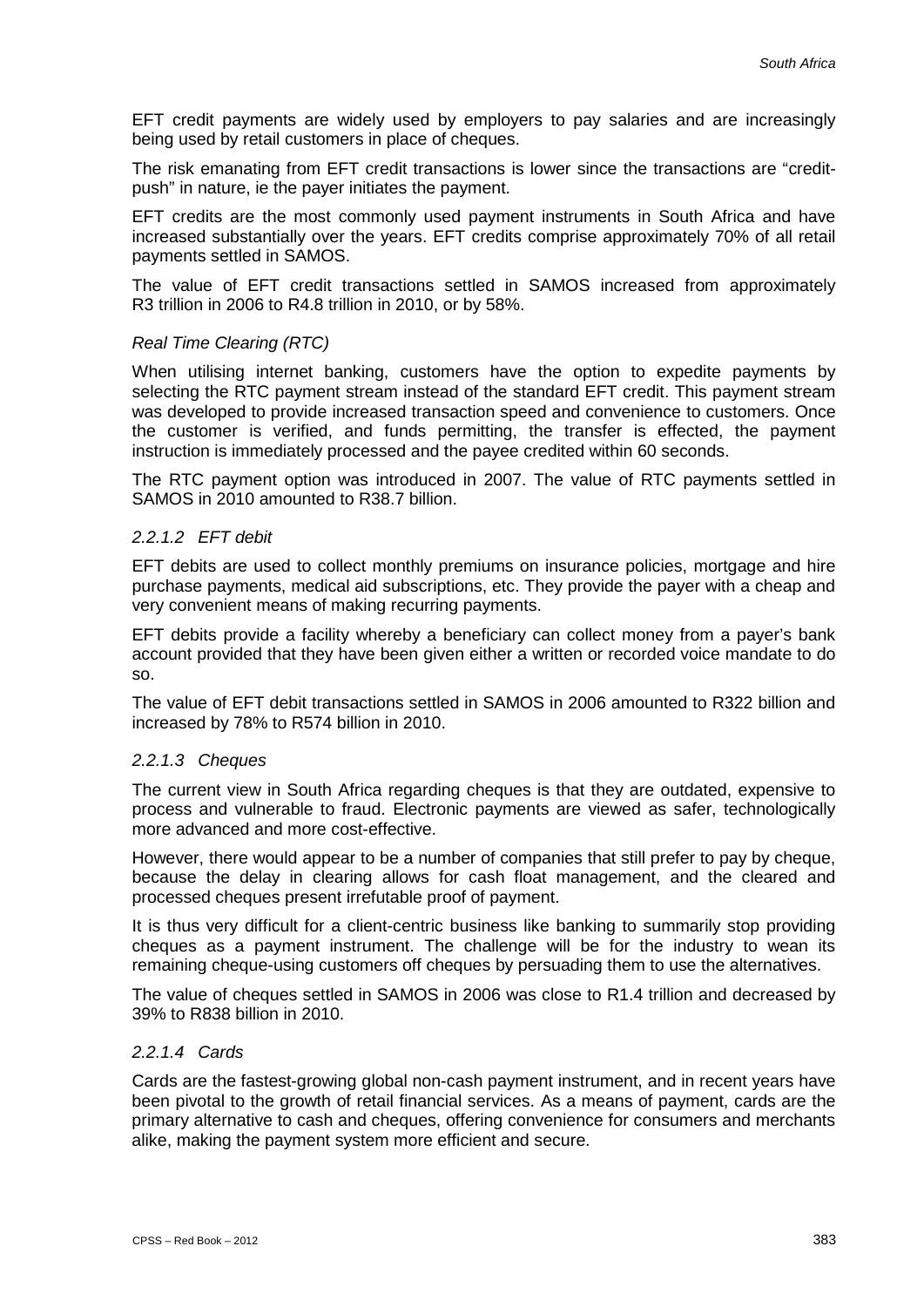South African banks offer Visa, MasterCard and/or American Express branded credit cards, which can be used in ATMs and are widely accepted in retail establishments. However, the rules governing participation in Visa and MasterCard schemes are established by their respective international bodies.

The value of card transactions (both debit and credit) settled in SAMOS in 2006 amounted to R150 billion and more than doubled to R303.6 billion in 2010.

#### *Debit cards*

Debit cards are issued against a demand deposit account, such as a current or savings account. Thus usage of the debit card is restricted to funds held in the particular bank account.

Similar to a debit card, a cheque card is issued against funds held by the customer in a banking account.

The uptake of debit cards in South Africa has been substantial. From December 2006 to December 2010, the settlement of debit card transactions in SAMOS increased by 173%.

#### *Credit cards*

A credit card is essentially a payment instrument through which purchases can be made utilising credit provided by the issuing bank. During the recent financial crisis, growth in the credit card industry has been slow in South Africa, due to high interest rates, shrinking credit limits and more stringent borrowing terms.

#### *Prepaid cards*

Prepaid cards are issued against a preloaded balance and distributed mostly by retailers as gift cards.

At the end of December 2010, South African banks had issued approximately 4 million prepaid cards. Many consumers prefer prepaid cards simply because they have more control over their spending. Many industries in South Africa, such as the mining industry, load salaries, loans and commissions onto a prepaid card. The prepaid card is safe, secure and cost-effective, and alleviates the need to carry cash around.

#### *Petrol cards*

Petrol cards are unique to South Africa and Namibia and were developed as a result of local fuel regulations. Until recently customers could only use cash or a petrol card to purchase petrol at filling stations. Customers can now also use debit or credit cards at selected filling stations.

#### *2.2.1.5 E-money*

The regulation of e-money products and schemes is constantly being developed and applied appropriately as innovation occurs.

In South Africa, only locally registered banks may issue e-money. The money is stored electronically and is a generally accepted means of payment.

Under the Banks Act, deposits of e-money must be held in a separately identifiable e-money account for each holder of e-money. The onus is on the issuer of the e-money to ensure that all relevant legislation is adhered to.

Any person wishing to issue e-money must ensure that the public using the e-money are made aware of the conditions of use and the recourse that the holder of the e-money would have in relation to the issuer.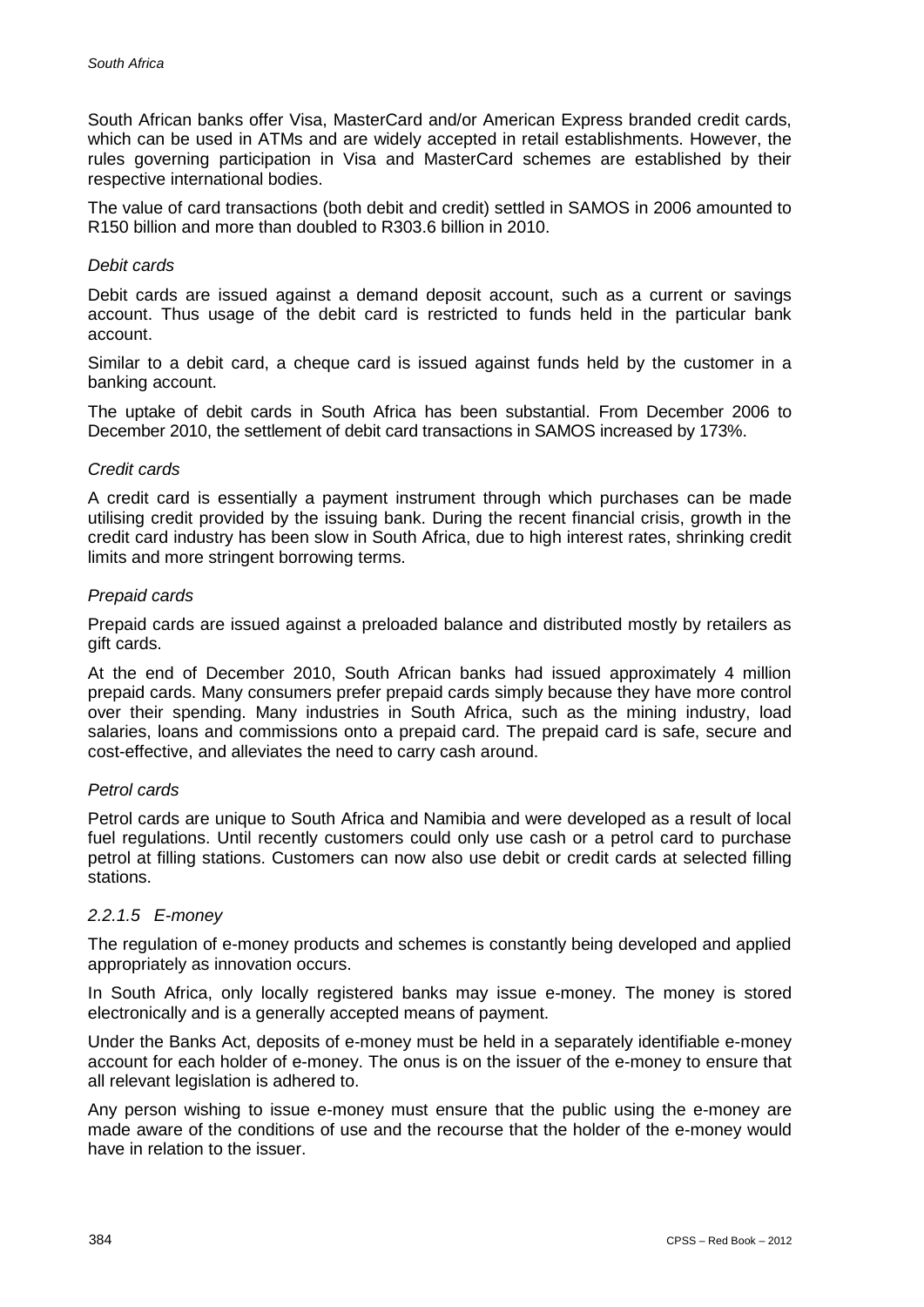## *2.2.1.6 Mobile banking*

Various initiatives for mobile banking have been undertaken in South Africa recently. Users can access their banking account via their mobile phone, eg for balance enquiries, payments, funds transfers, airtime purchase, etc.

At the end of December 2010, banks reported that 5.4 million customers conduct their banking activities via their mobile phone (for R14 billion in terms of value).

In emerging and developing economies.<sup>1</sup> such as South Africa, millions of people have no access to bank accounts but are nevertheless mobile-phone literate. Banks have identified this lucrative market and the mobile phone has become a vital enabler to provide basic financial services, bridging the gap between the banked and the unbanked population of South Africa.

South Africa has countless breadwinners who live and work in urban economic hubs, but have extended families back home in poorer rural areas, where the building of banking infrastructure does not make business sense. Banks have introduced mobile banking products that allow such breadwinners to send money back home in a safe, simple and affordable manner. The mobile money transfer service means people no longer have to risk giving an envelope full of cash to a middleman, such as a friend or a taxi driver, to deliver to a recipient in a remote area.

Mobile money transfer systems allow a customer to initiate a payment instruction to a beneficiary who does not have a bank account but owns a mobile phone. The beneficiary, once alerted of the transfer, may collect the funds from selected collection points or ATMs using their mobile phone. Banks partner with local retailers to reach communities in some of the most remote parts of the country. One of the main advantages of the service is that the mobile banking technology works across all the networks on any handset or SIM card.

## *2.2.2 Non-cash payment terminals*

#### *2.2.2.1 Automated teller machines (ATMs)*

ATMs of the various commercial banks are distributed throughout South Africa and are used extensively to effect numerous banking transactions, eg cash withdrawals, acceptance of deposits, bill payments, funds transfers, balance enquiries, etc.

The ATM infrastructure is provided by the respective banks, whose brands are displayed on the ATM. Customers may use ATMs of other banks than their own and are charged a service fee for such transactions.

*Mini-ATMs*, also known as self-service devices (SSDs) offer limited functionality compared to ATMs. Instead of dispensing cash, a mini-ATM issues a paper voucher that may be encashed or used for the purchase of goods at a specific merchant. Mini-ATMs are deployed in rural areas where there is limited or no access to ATMs and are situated in selected merchant stores.

*Self-service terminals* (SSTs) are devices with the same electronic features and functions as those of an ATM, except that they do not dispense cash.

At the end of 2010 there were 23,259 ATMs, 3,385 mini-ATMs and 1,562 SSTs in South Africa.

-

<sup>1</sup> http://www.imf.org/external/pubs/ft/weo/2011/01/weodata/groups.htm.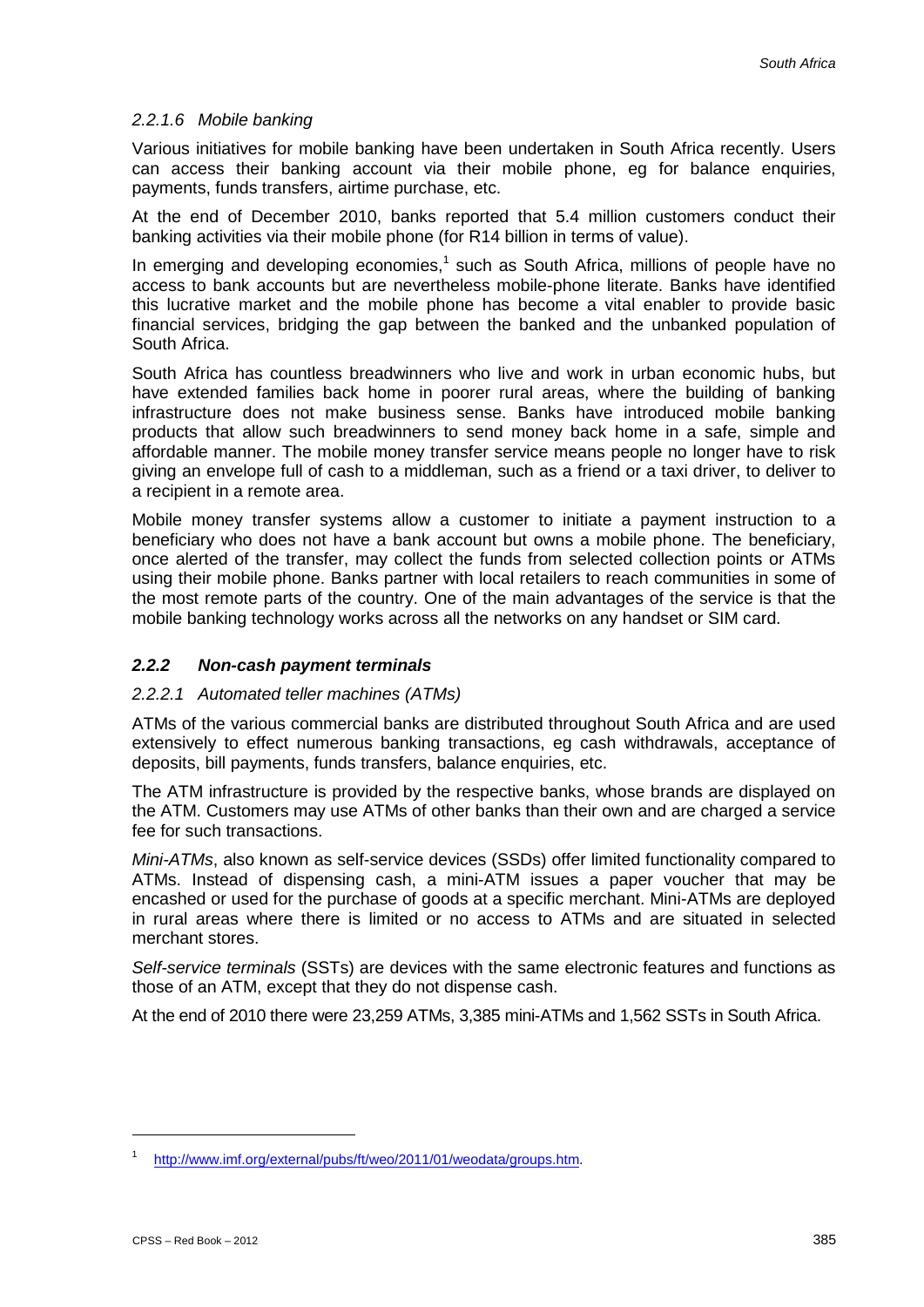# *2.2.2.2 Terminals for electronic funds transfer at the point of sale (EFTPOS)*

EFTPOS terminals are located at participating retail institutions to enable consumers to purchase goods and services using either their debit or credit cards. Consumers are also able to withdraw cash at the merchant's EFTPOS terminal.

The infrastructure for the terminals is in most instances provided by the merchant's bank. However, some retail institutions contract with external companies to provide the necessary infrastructure. As at the end of 2010 there were 273,798 bank-owned EFTPOS terminals in South Africa.

## *2.2.3 Interchange fee regulation*

The regulation of interchange fees has become a contentious issue in many countries, South Africa being no exception.

Recently, an enquiry was launched into the fee structure of the South African banking sector by the local Competition Commission. The enquiry focused on the high bank charges and the lack of transparency thereof, emanating from the market concentration of the four big banks in South Africa. Interchange fees and the regulation thereof formed part of the enquiry.

Although the SARB does not regulate interchange fees, it is proposed that the SARB play the role of facilitator (and not price regulator) in the interchange fee determination process. It is imperative that the parameters considered for price determination be transparent and reasonable, and that the relevant stakeholders, ie both banks and non-banks, be part of the process.

# **3. Payment systems**

#### **3.1 General overview**

As highlighted previously, South Africa has only one national payment settlement system, SAMOS. The SAMOS system is an automated interbank settlement system provided by the SARB for banks to settle their interbank obligations on a real-time gross basis, or under a delayed gross settlement arrangement.

SAMOS is used for the settlement of all large-value, retail and securities transactions.

The SAMOS system is linked to the various participant banks, clearing systems and operators.

## **3.2 Participation**

Different tiers of banks or participants function within the payment system. There are currently 23 participants in the SAMOS system.

According to the NPS Act, the following institutions are permitted to be participants in SAMOS and to use the system for settlement purposes:

- the SARB;
- commercial banks or branches of foreign institutions registered under the Banks Act, 1990;
- mutual banks registered under the Mutual Banks Act, 1993;
- cooperative banks registered under the Co-operative Banks Act, 2007; and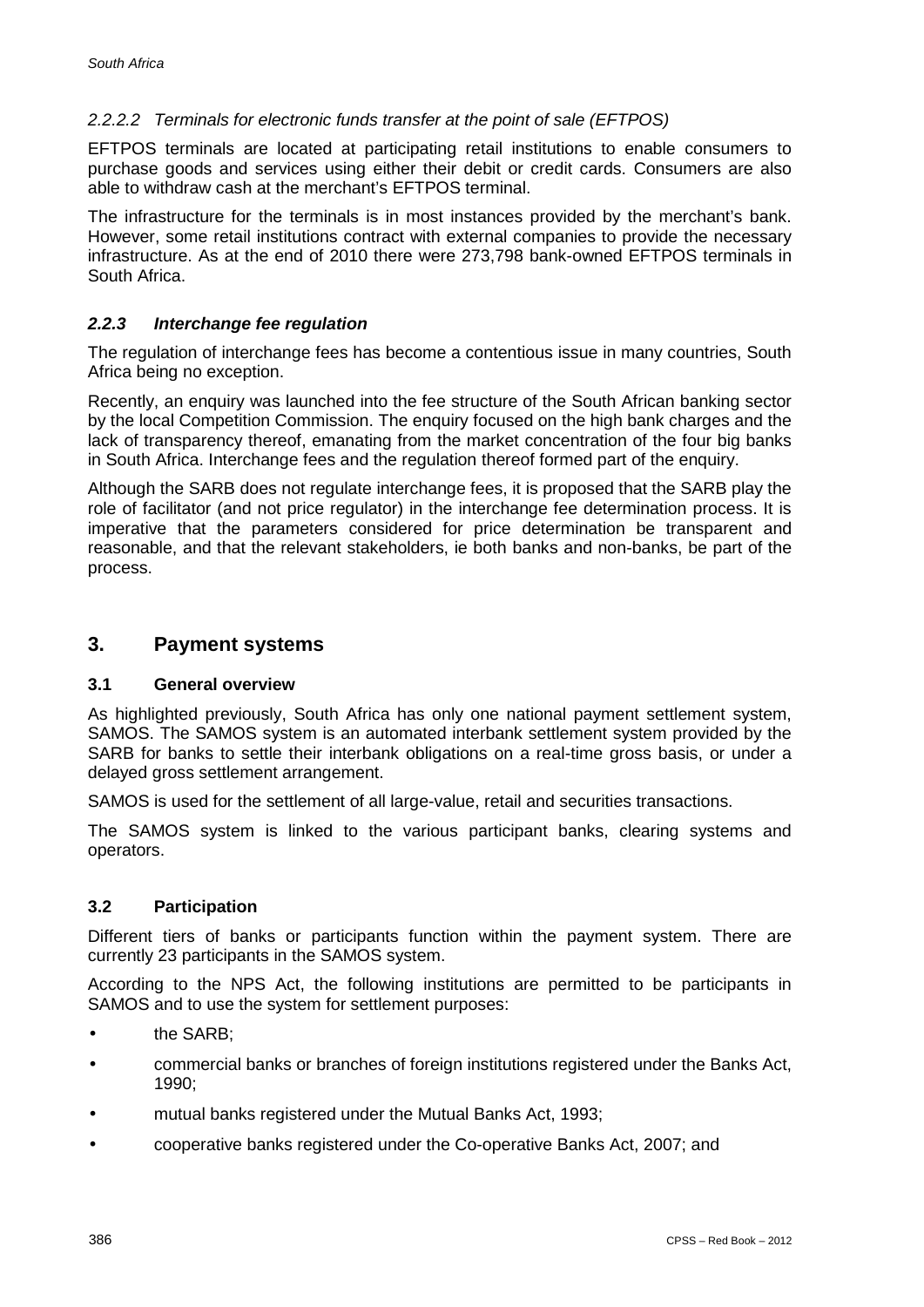designated settlement system operators such as CLS Bank International, which operates the CLS system.

Banks which are not participants in SAMOS may, however, use sponsorship arrangements through other qualifying banks to clear and settle on their behalf.

# **3.3 Types of transactions**

Large-value interbank transactions are settled one by one on a real-time gross settlement (RTGS) basis. Settlement is final and irrevocable.

Low-value retail payments such as EFT, card, ATM and cheque transactions are settled in batches on a deferred basis.

Settlement of equity, bond and money market obligations also takes place on a batch settlement basis, at predetermined times throughout the business day.

In terms of the settlement value in the overall settlement system, on average, large-value payments represent 92% of the value of the transactions settled and retail transactions 8%. However, the volume of transactions in the retail network far exceeds that of transactions in the large-value settlement system.

The total value settled through the SAMOS system in 2006 and 2010 amounted to R59.3 trillion and R75.6 trillion, respectively, representing an increase of 27%. The total number of transactions processed in the same periods was 1.9 million and 3.3 million, respectively, which means an increase of 76%.

## **3.4 Operation of the system and settlement procedures**

SAMOS operates round the clock, seven days a week. The settlement day starts at one second after midnight and closes at midnight. The settlement cycle is divided into different windows which dictate the types of instructions allowed and accommodates specific processing at predetermined times within the settlement day.

Each SAMOS participant has a settlement account, from which interbank settlement obligations are settled, and a loan account in SAMOS.

Participants must lodge the prescribed collateral (comprising the liquid asset requirements prescribed by the Banks Act, 1990) at the SARB. This collateral is registered in SAMOS and is used to secure intraday loans and to provide sufficient liquidity to ensure the smooth functioning of the settlement system.

SAMOS messages are based on the Society for Worldwide Interbank Financial Telecommunication (SWIFT) standards and message types. All SAMOS participants must be registered at SWIFT and use a SWIFT BIC-8 code. Each participant has a unique number which identifies it to other users of the system.

In order to guard against a possible failure of SAMOS, all instructions are mirrored to the SARB's backup site. This site is a fully functional office with full-time business support personnel. Each settlement member has its own contingency arrangements to address the possibility of an internal systems failure during the day. These may take a variety of forms, to suit the individual participant, and remain the responsibility of the individual member.

## **3.5 Risk management**

Upon the implementation of SAMOS, it was determined that certain retail payment systems were being used incorrectly for large-value payments, thus creating excessive exposures in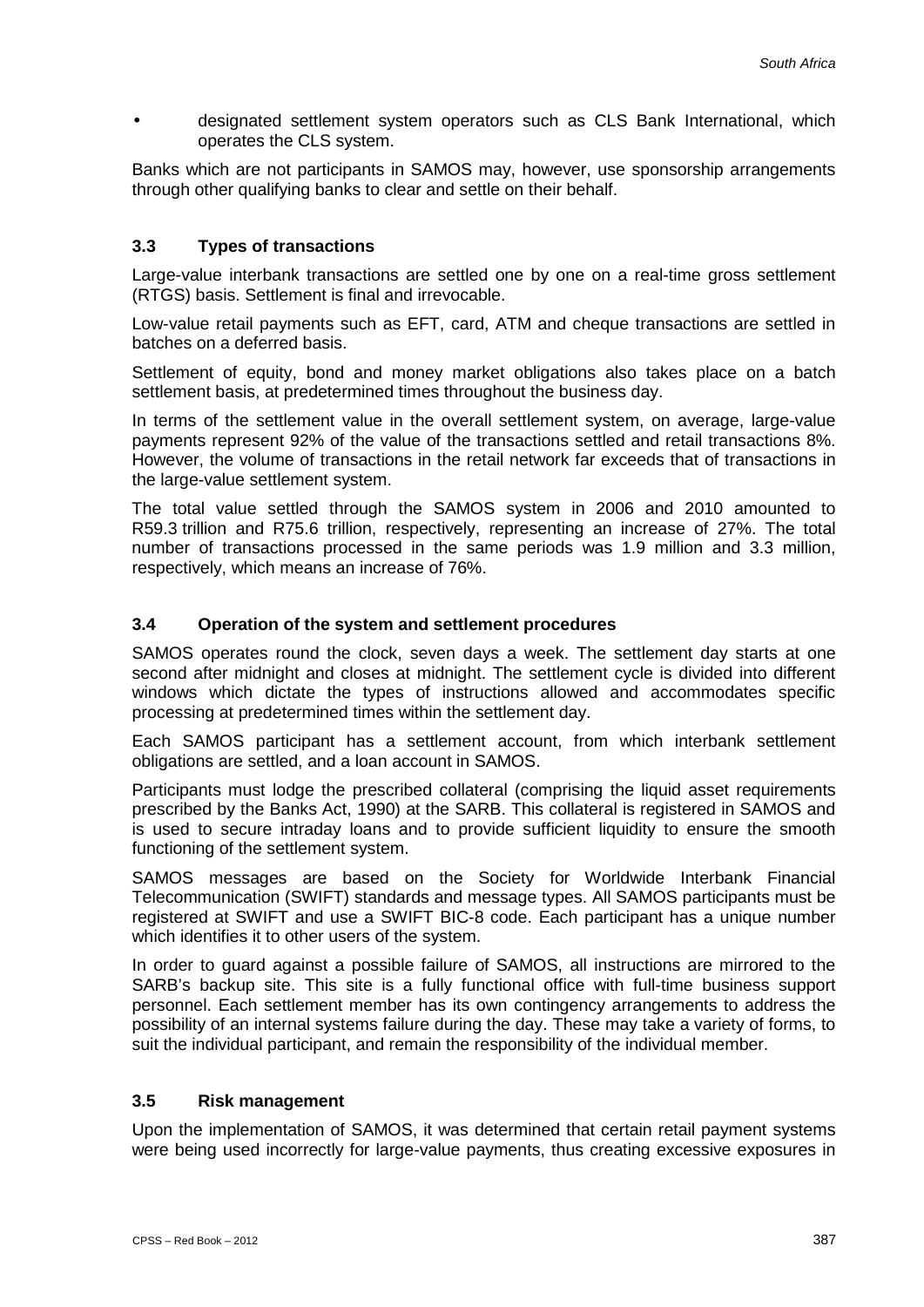those systems. These exposures posed a risk to the entire payment system. To address this, item limits were introduced for specific payment instruments in the retail payment system.

In addition to reducing settlement risk, the implementation of item limits increased the value of payments settled on an immediate finality basis in SAMOS, to more than 90%. The retail payment systems were therefore, reduced to less than 10% of the total settlement value.

A further risk reduction measure taken by the SARB was to move to settlement on the value day and to discontinue the practice whereby batches were settled as per the previous business day. All transactions submitted for the day are settled by that night. Same-day settlement reduces risk as overnight exposures are eliminated.

SAMOS provides facilities for interbank payments to be settled on a real-time basis, that is, finally and irrevocably across the books of the SARB. Settlement risk is thus significantly reduced and principal risk is non-existent.

The SAMOS system settles on a pre-funded (credit-push) basis. When the necessary funds are available, settlement takes place immediately. If a bank has insufficient funds available in its settlement account, the SAMOS system will automatically grant a loan to the bank against acceptable collateral and settlement will then take place immediately. However, when there are neither sufficient funds nor sufficient collateral for a loan, settlement will not take place.

SAMOS is also used to settle the repurchase agreement (repo) transactions that are conducted for monetary policy purposes. Banks can obtain central bank funds via repos. The movement of funds resulting from repo transactions is effected through the SAMOS system in real time. The real-time capability of the settlement system ensures the effective and rapid transmission of monetary policy signals through the financial system, and paves the way for more dynamic interbank and money markets. To limit operational risk, participants are required to have sufficient business continuity planning and disaster recovery facilities in place and to test them regularly.

## **3.6 Pricing**

Charges levied for the use of the SAMOS system are based on cost recovery and include processing and network usage. An account management fee is also charged annually.

Penalties are levied for uncertified and invalid messages, as well as for attempting to effect settlement without sufficient funds.

All charges are transparent to the participants.

#### **3.7 Major ongoing and future projects**

The SAMOS system was developed and implemented over 10 years ago. Originally developed as an RTGS system, it has since evolved into a hybrid system to accommodate liquidity optimisation mechanisms to facilitate bond and equity settlements. However, the hybrid evolution of the system and its functionality has been in line with worldwide trends, best practice and standards.

A review of the SAMOS application and settlement network infrastructure in 2009 determined that the system still met the needs of the settlement stakeholders and was viable for the long term.

With the evolution of technology, minor enhancements to the system are ongoing.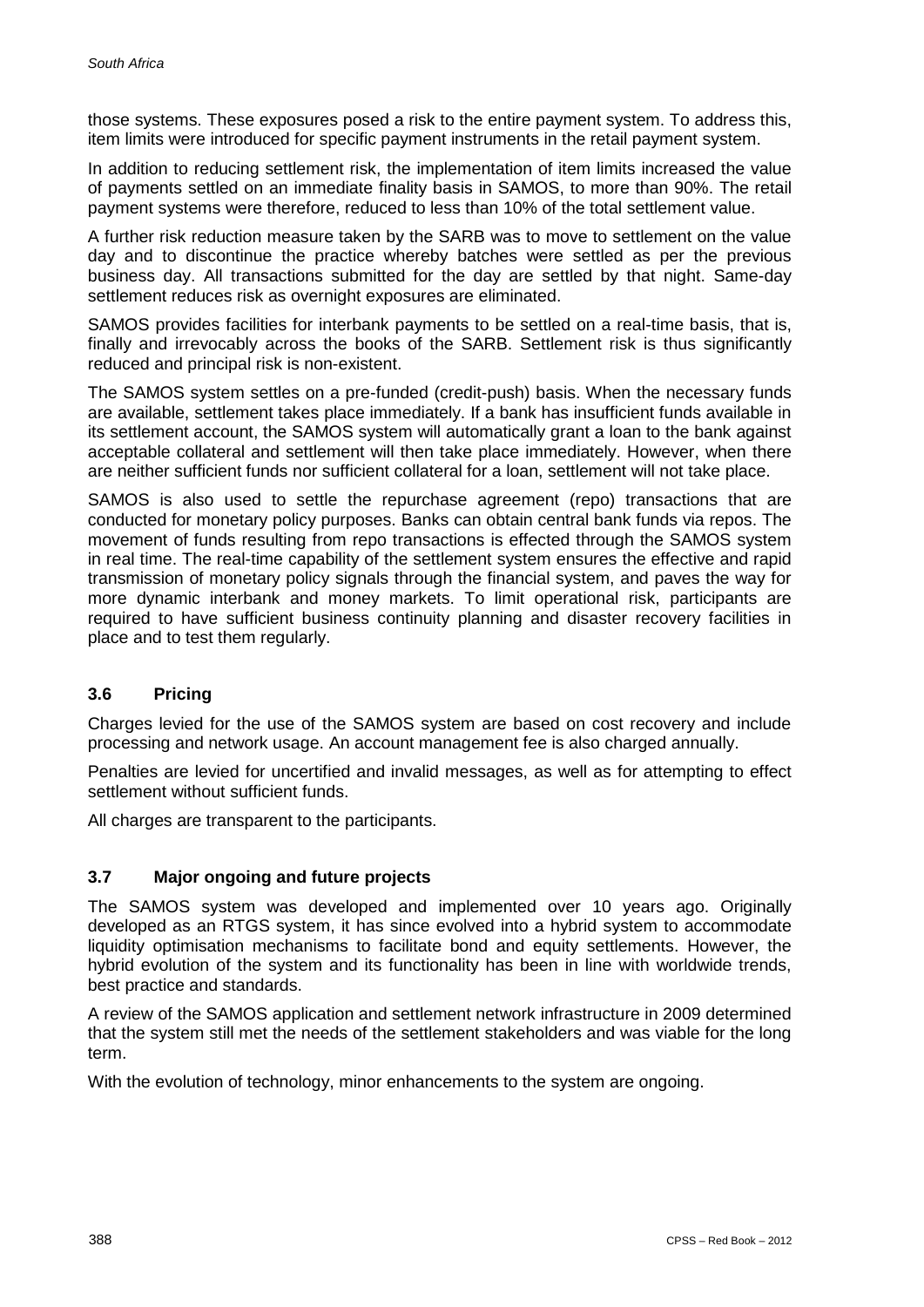# **4. Systems for post-trade processing, clearing and securities settlement**

#### **4.1 General overview**

The only exchange for trading securities in South Africa is the Johannesburg Stock Exchange (JSE Ltd). The JSE is licensed as an exchange under the Securities Services Act, 2004 (Act No 36 of 2004) and is Africa's premier exchange. The JSE has evolved from a traditional floor-based equities trading market to a modern securities exchange providing fully electronic trading, clearing and settlement in equities, financial and agricultural derivatives and other associated instruments and has extensive surveillance capabilities.

Strate, the South African central securities depository (CSD), is responsible for the settlement of a number of securities including equities and bonds for the JSE, as well as a range of derivative products such as warrants, exchange-traded funds, retail notes and tracker funds. The settlement of money market securities has also recently been added to its portfolio of services.

In September 1997, a team of banks and JSE representatives evaluated systems that would suit South African requirements. It was concluded that the Swiss system was the right system for South Africa, as Switzerland was one of the few countries at that stage to comply with the G30 recommendations and in particular to achieve true simultaneous, final and irrevocable delivery versus payment (SFIDVP). The successful implementation of the South African Financial Instruments Real-Time Electronic Settlement (SAFIRES) system by Strate in 1999 marked the beginning of a new era in South African settlement.

SAFIRES and its corresponding front-end system, SAFIRES Front End (SAFE), have made the transition from a paper-based to an electronic-based environment possible.

There is currently no central counterparty in place for equities or money market instruments although, through its specific functioning, the JSE does provide for an underlying guarantee in respect of on-market transactions.

The following diagram depicts the structures post-trade.

|                 | Asset<br>class                                                        | Trading<br>platform               | Clearing              | Settlement                                                        |                                                        |
|-----------------|-----------------------------------------------------------------------|-----------------------------------|-----------------------|-------------------------------------------------------------------|--------------------------------------------------------|
| <b>Market</b>   |                                                                       |                                   |                       | <b>Securities</b>                                                 | Cash                                                   |
| <b>Equities</b> | <b>Equities</b>                                                       | <b>JSE</b>                        | <b>JSE</b><br>and CSD | CSD (simultaneous,<br>final & irrevocable<br>delivery vs payment) | <b>SARB</b><br>(central bank funds<br>via RTGS system) |
| <b>Bonds</b>    | Government<br>and<br>corporate<br>debt<br>instruments                 | <b>JSE</b>                        | <b>CSD</b>            | CSD (simultaneous,<br>final & irrevocable<br>delivery vs payment) | <b>SARB</b><br>(central bank funds<br>via RTGS system) |
| Money<br>market | Government<br>and<br>corporate<br>debt<br>instruments<br>(short-term) | <b>Not</b><br>exchange-<br>traded | <b>CSD</b>            | CSD (simultaneous,<br>final & irrevocable<br>delivery vs payment) | <b>SARB</b><br>(central bank funds<br>via RTGS system) |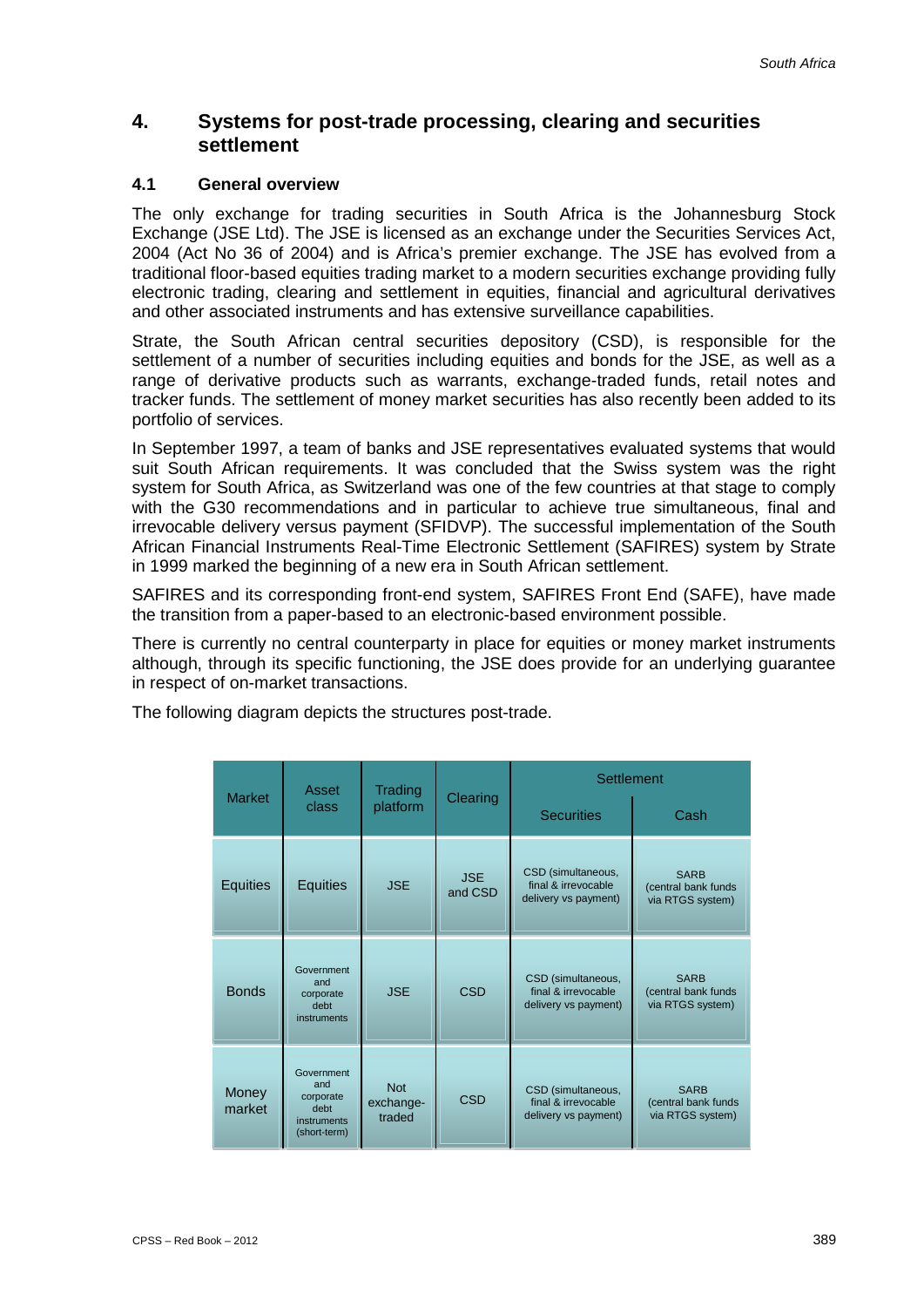# **4.2 Securities settlement systems**

## *4.2.1 Institutional framework*

Strate is a limited liability company jointly owned by the JSE, four domestic banks and one international bank. It operates as a depository and settlement system under the Securities Services Act.

Strate's Board of Directors has the power to change depository services and strategy, amend fee structures, and approve, restrict or even withdraw the use of services for participants. The directors' responsibilities are clearly set out in the Securities Services Act and include the self-regulation of Strate, its participants and anyone using the services of the depository, either directly or indirectly.

CSD Rules, Directives and Notices are issued by Strate as part of its legal statute, wherein the rights and obligations of participants are designated. These are binding on the CSD, CSD participants and any other person using the services of a CSD participant.

Section 39 of the Securities Services Act and Rule 3.10 of the CSD Rules provide specifically for the suspension of a participant.

The Financial Services Board (FSB), the regulatory authority for South Africa's non-banking financial services industry, retains the overall responsibility for the licensing of the CSD (Strate). Various other co-regulatory relationships also exist. A formal licence review is undertaken annually by the FSB.

# *4.2.2 Participation*

Strate has established and maintains risk-based qualifying criteria that govern the admission and ongoing suitability of participants. Participants are obliged to apply independently for permission to fulfil this role in each of the equity, bond and money market environments.

Strate is the appointed regulator of the activities of each participant. Strate Supervision, an independent division within Strate, is responsible for ongoing monitoring to ensure adherence to the established criteria. In fulfilling this function Strate Supervision is accountable to the FSB and is required to work with the external auditors of the CSD participants to obtain assurances that that they operate in compliance with the CSD Rules and Directives.

As Strate does not hold a banking licence, all clearing and settlement services for cash must take place through a clearing bank that holds a SAMOS account at the SARB and is a registered member of the appropriate PCH.

## *4.2.3 Types of transactions*

Strate has established appropriate systems, in conjunction with the various market participants, to give effect to clearing, settlement and electronic safekeeping of listed and unlisted company equities, warrants and fixed income securities (government, utility and corporate bonds) as well as money market instruments in South Africa.

Detailed procedures for, and operational timelines applicable to, each instrument type have been agreed and are governed by directives published by Strate from time to time. Strate Supervision, as indicated earlier, monitors adherence to these and retains the power to impose operational fines and/or penalties for non-adherence.

## *4.2.4 Operation of the system*

The securities settlement systems operated in South Africa by Strate are all benchmarked against the 19 CPSS-IOSCO recommendations for securities settlement systems published in November 2001. These are continually revisited in line with international best practice. All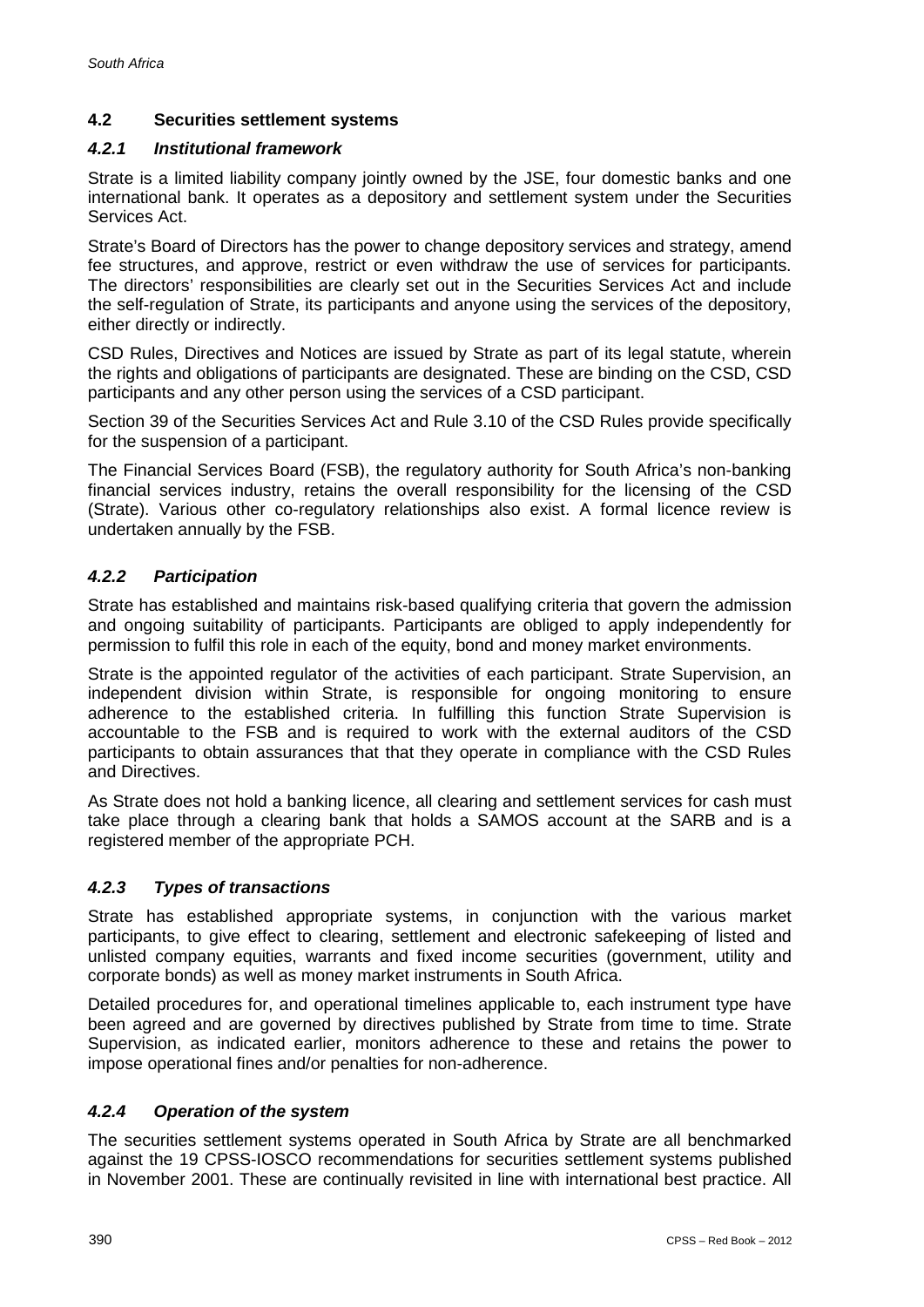markets operate on the principle of SFIDVP, with settlement taking place in central bank funds via a direct interface to the SARB's RTGS system, SAMOS.

Settlement timelines do, however, differ according to instrument type and can vary from T+0 (in respect of money market instruments and certain allowable same day transaction types) to T+5 (in respect of ordinary on-market equities settlements).

BIS settlement models 1, 2 and 3 are employed, again according to instrument type.

Finality, by law, of both cash and securities is achieved upon settlement in the respective systems of Strate and the SARB. Transactions cannot be unwound once settled and bankruptcy cannot be declared on a participant retrospectively (the so-called "zero hour rule" therefore does not apply).

The funds processing cycle makes use of multilateral netting to enhance efficiency in the CSD systems (apart from the money market system, which employs gross trade-by-trade methodologies). The net interbank obligation of the participating banks is calculated by the SAFIRES systems, and the transactions are submitted for settlement in SAMOS at specific times of the day. Once confirmation of settlement is received from the SARB, Strate then initiates the movement of securities (transfer of ownership).

## *4.2.5 Risk management*

Effective risk management and operational efficiency are cornerstones of the CSD model employed by the South African financial markets.

## *4.2.5.1 Liquidity risk*

Liquidity risk is reduced through net cash and securities positions within intraday settlement "windows" for equities and bonds. Any risk exposure is also mediated by small but maturing equities and bond lending/repo markets, and the availability of commercial credit lines. Fails management for equities and warrants is provided by the JSE standing behind all transactions concluded on the Exchange. The JSE does not act as a central counterparty, but its Settlement Authority will step in and settle a failing guaranteed transaction in which a broker was involved. Firstly, however, the JSE member as the introducing party would be called upon by the JSE to settle this transaction by reversing it onto its own book.

Fails management for bond transactions comes through the buy-in procedures which enable participants to access the very liquid repo markets to resolve trade issues. Only when all avenues to alleviate a failing trade have been exhausted (in essence a participant would then be in liquidation default) will the default mechanisms of the JSE be activated. To date no instances of liquidation default have been recorded and no claims have been made against the Bonds Guarantee Fund. The current exchange control regulations restrict the granting of overdraft facilities to any non-resident of South Africa (person or entity). Specific (and timely) requests for such a facility must be submitted to the aforementioned authorities via a commercial bank.

## *4.2.5.2 Counterparty risk*

For equities and warrants, the JSE Settlement Authority guarantees settlement of on-market trades against the default of a member. Risk control methods used include DVP settlement, which guards against the loss of principal, voluntary and compulsory give-ups by the JSE, and ultimately the use of the JSE Guarantee Fund to compensate direct losses as a result of a member default (but without guaranteeing settlement to counterparties of the defaulted broker). Counterparty risk for off-market trades is controlled only by the use of the DVP principle, with no settlement guarantees employed. These transactions constitute only a small minority of the settlement volume passing through Strate.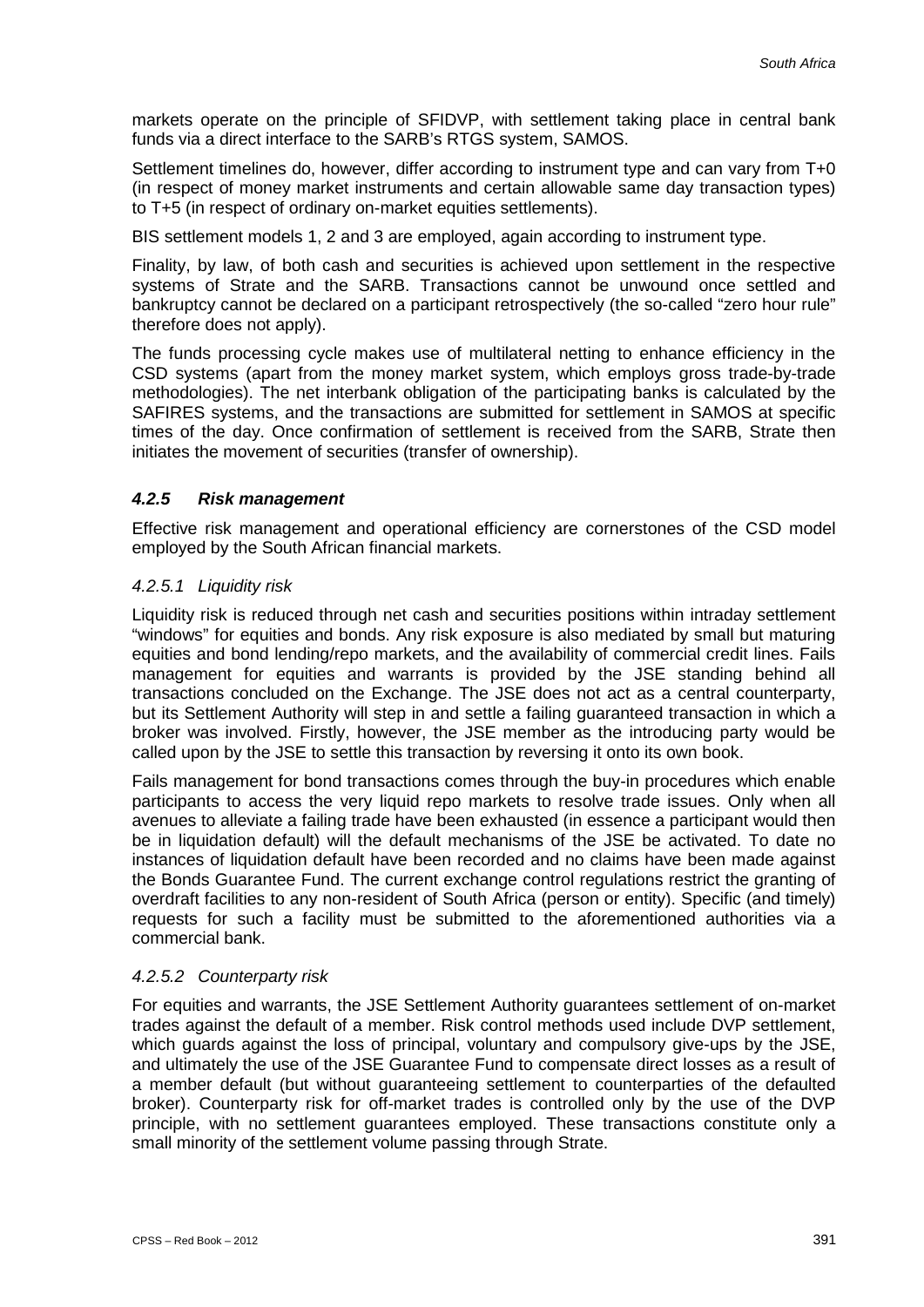Participants of the depository's bond settlement service are limited to the major South African banks, hence risk of a participant default is low. Should such a default occur, however, the SARB has undertaken to manage the situation to protect against contagion and has, as part of its overall management approach, developed a comprehensive strategy for dealing with such an event.

#### *4.2.5.3 Asset servicing risk*

Strate's primary role is that of information consolidator, collating information received from its participants before passing this on the issuer (or its agent). The market works according to strict deadlines (as published in Strate Directives) and, following the implementation of the Equities Corporate Actions Enhancement Project in April 2010, processes are largely automated. Very little, if any, manual intervention is required.

#### *4.2.5.4 Financial risk*

Possible claims against the depository are limited, by law, to instances of gross negligence only. Strate assumes no credit risk for transactions processed by its participants and only undertakes to distribute the proceeds of corporate/capital events once these have been received from the relevant issuer company.

#### *4.2.5.5 Operational risk*

Operational controls and procedures are defined and have been audited by major audit companies in recent years. These reports have not highlighted any material weaknesses, and the controls evaluated across the organisation have been considered adequate, appropriate and effective to provide reasonable assurance that risks are being managed and that objectives should be met. There have been no material breakdowns in controls or losses incurred due to operational breakdowns since Strate's inception.

## *4.2.5.6 CSD-on-CSD credit risk*

Strate successfully connected to the Link Up Capital Markets infrastructure in November 2010. The implementation of actual linkages to another CSD is, however, still dependent upon changes to legislation. Although the new Companies Act has been promulgated, enabling changes are still required. These should be accommodated in the Financial Services Bill that is expected to replace the Securities Services Act during 2012.

## *4.2.6 Links to other systems*

As mentioned above, Strate does not currently have links in place to any other settlement system, although it has recently become a member of the Link Up Capital Markets group.

The intention is to forge appropriate links to (one or more) prominent European CSDs in support of existing and future investment requirements.

## *4.2.7 Pricing*

Strate pricing is published on its website and is considered transparent to users.

Prior to the presentation of proposed pricing to the Strate Board of Directors for approval, the relevant market stakeholders are consulted. Thus, all stakeholders have an opportunity to comment on proposed fees prior to their implementation. Although the stakeholders may not always agree with the pricing, the process remains transparent.

The bulk of the Strate charges levied in the various markets are transaction-based and dependent upon successful completion of individual transactions for a fee to be generated. Specific charging structures differ for each market (equities, bonds and/or money market securities).